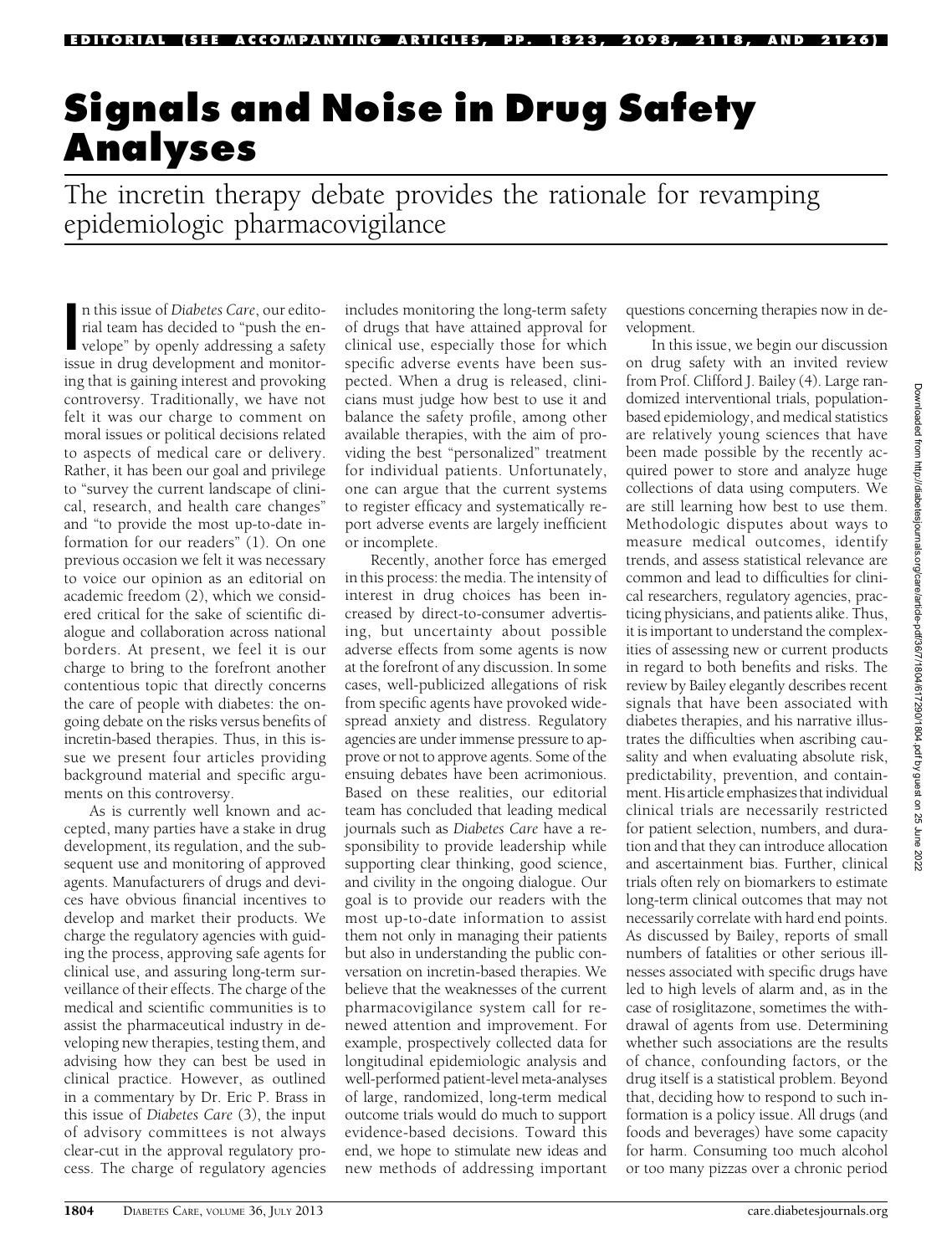obviously can result in adverse effects on human health, and even drinking too much water can cause illness. Penicillin can cause fatal allergic reactions, and aspirin can lead to death from gastrointestinal bleeding. Both agents might have difficulty passing regulatory review in a zero-tolerance regulatory atmosphere. The resolution of this problem lies in regarding risk always in the context of benefit. Of course, the benefits of treatments are no less challenging to quantify than the harms.

Even when we have relevant data from clinical trials outlining the signals and benefits, how to act upon this information is not always clear. To illustrate this point, the aforementioned commentary in this issue by Brass (3) addresses the approval process for new therapeutic drugs in the U.S. He describes the charge of advisory committees such as the Endocrinologic and Metabolic Drugs Advisory Committee (EMDAC), which "reviews and evaluates data concerning the safety and effectiveness of marketed and investigational human drug products for use in the treatment of endocrine and metabolic disorders, and makes appropriate recommendations to the Commissioner of Food and Drugs" (3). Unfortunately, there is concern that diabetes clinical trial experts may be excluded from these committees because of real or perceived conflicts of interest related to previous participation in the design and/or conduct of any industry-sponsored study. As such, one can argue that we are not taking advantage of additional valuable expertise specific to the drugs being assessed. Brass notes that the U.S. Food and Drug Administration's (FDA's) Division of Metabolism and Endocrinology Products (DMEP) is responsible for the review of most drugs used for indications relevant to the endocrinologist and coordinates the meetings of the EMDAC. In his commentary, Brass describes how the assessment of these drugs requires integration of preclinical and clinical data to formulate a benefit-risk assessment. Clearly, the assessment of the benefit-risk for drugs is increasingly recognized to be a challenging task, and formal tools have been proposed to make this process more effective. It is clear that the FDA makes safety the highest priority, and we fully endorse that approach. Thus, it is of interest to compare recommendations made by the EMDAC and those of the DMEP. We doubt that many readers are aware of the level of concordance between EMDAC votes and the subsequent actions

of the DMEP and the ultimate fate of the drug. Brass's comments on this point are enlightening, to say the least.

Finally, Bailey's review and Brass's commentary set the stage for the specific case of incretin therapies. The Point-Counterpoint debate in this issue (5,6) bears the overarching title, "A Critical Analysis of the Clinical Use of Incretin-Based Therapies." It was not a hard decision to focus on this topic. On the one hand, incretin-based medications have proven to be effective glucose-lowering agents. The glucagon-like peptide 1 (GLP-1) receptor agonists demonstrate, depending on study populations, an efficacy comparable to insulin treatment, and they appear to do so with minimal hypoglycemia and often favorable effects on body weight. In addition, there are data showing that dipeptidyl peptidase 4 (DPP-4) inhibitors also improve glycemic control with weight-neutral effects and with less risk of hypoglycemia than is caused by sulfonylureas. Thus, these agents appear to address unmet clinical needs. However, as highlighted above, important concerns have been raised about the long-term safety of these agents. In addition to preclinical data, some randomized controlled trials of incretinrelated therapies have reported small imbalances on the frequency of pancreatitis as have isolated case reports after recent exposure to incretin-related therapies. The concern grew exponentially with the reports from the MedWatch surveillance system (the FDA Safety Information and Adverse Event Reporting Program), and the controversy expanded further with the conflicting reports extracted from insurance claims and prescription databases not designed to prospectively capture adverse events. Specifically, based on such reports, it has been suggested that both of these classes of agents have the potential to promote acute pancreatitis, to initiate histological changes suggesting chronic pancreatitis including associated preneoplastic lesions, and potentially, in the long run, pancreatic cancer. Other issues relate to a potentially increased risk of thyroid cancer. We recognize that the data are complex and perhaps conflicting, so in keeping with our aim of providing a balanced view, we present a two-part Point-Counterpoint discussion. Prof. Edwin A.M. Gale and colleagues describe findings supporting their opinion that we should reconsider the use of incretin-based therapies because of growing concerns of unacceptable risks

(5). In the narrative following this contribution, Dr. Michael A. Nauck provides a defense of incretin-based therapies, suggesting that the benefits clearly outweigh the concerns of risk (6). Both narratives are well written, make excellent points, are well referenced, and insightful.

So, where do we stand after this exercise? We believe the excellent articles in this issue of Diabetes Care support the notion that the drug development process is complex, involves many parties, and should be guided by science and professional discussions rather than inflammatory exchanges in the public media. Furthermore, when available information is limited, many different opinions on these risks and benefits are possible, but caution should be exercised to avoid premature or unwarranted positions. A commitment to the long-term evaluation of all treatments, extending well beyond initial regulatory approval, is needed. An important longterm goal should be the identification of individuals or groups of individuals particularly suited for—or at risk from—treatment with widely used therapies.

We do not speak on behalf of the American Diabetes Association, which has allowed us to provide a balanced forum. Nevertheless, whether or not incretinrelated therapies increase the risk for pancreatitis and pancreatic cancer, we believe there are pertinent questions that need to be properly addressed. Several ways to improve pharmacovigilance are proposed below.

1) Given that the current ongoing randomized cardiovascular (CV) outcome trials with GLP-1 receptor agonists  $(n = 5)$ and DPP-4 inhibitors ( $n = 4$ ) already have a pancreatitis adjudication process, these studies would benefit from a separate process for identifying and adjudicating cancer events. The sponsors of the CV outcome trials are encouraged to agree to pool patient-level data from the tens of thousands of participants in these trials for meta-analysis by independent experts.

2) Creation of a blue ribbon independent expert committee including leading cancer epidemiologists, biostatisticians, oncologists, gastroenterologists, cardiologists, and diabetologists is strongly encouraged. If provided access to all patient-level data from the long-term CV outcome trials, the group could thoroughly report the incidence of pancreatitis, pancreatic cancer, thyroid cancer, or any other relevant adverse outcomes. The most relevant professional organizations could take the